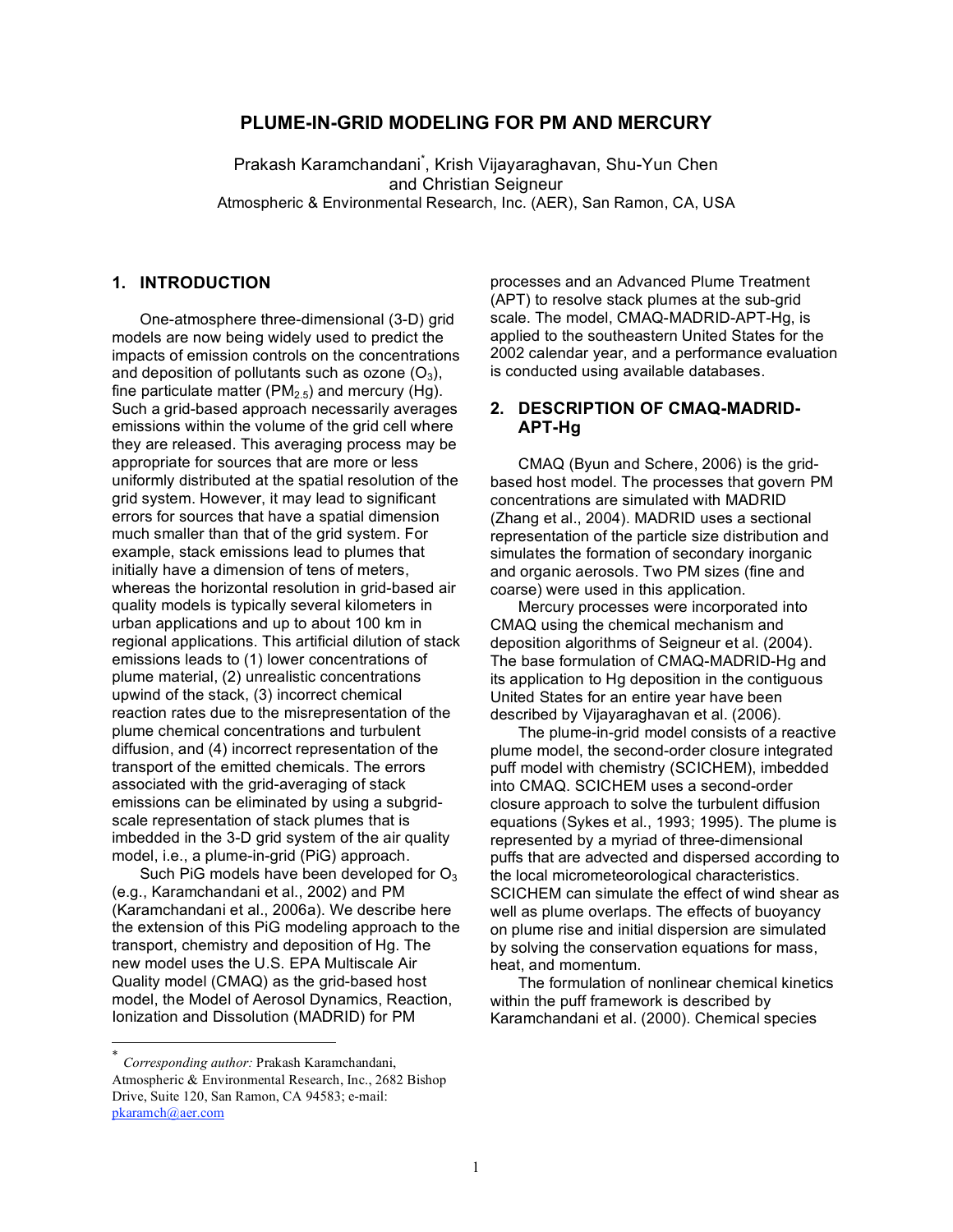concentrations in the puffs are treated as perturbations from the background concentrations. The Carbon-Bond Mechanism (CBM-IV) is used in both SCICHEM and the host grid model. The formulation of PM processes in SCICHEM follows that of the host model and has been described by Karamchandani et al. (2006a). Hg processes also follow the formulation used in the host model (Vijayaraghavan et al., 2006). An empirical reaction is used to represent the potential reduction of Hg<sup>II</sup> to Hg<sup>0</sup> in coal-fired power plant plumes (Lohman et al., 2006); the kinetics that is taken to be proportional to the  $SO<sub>2</sub>$  gas-phase  $concentration$  affects  $Hg<sup>II</sup>$  concentrations in plumes but has little effect in the background (Seigneur et al., 2006).

SCICHEM was imbedded into the host grid model (CMAQ-MADRID, based on CMAQ version 4.5.1) according to the established protocols for incorporating new science modules into CMAQ. The transfer of puff material to the 3-D grid system occurs when the horizontal puff size becomes commensurate with the horizontal grid size of the host model. For fine grid resolutions (e.g., on the order of a few km), another criterion based on the chemical maturity of the plume can be added as discussed by Karamchandani et al. (2002).

### **3. APPLICATION OF CMAQ-MADRID-APT-Hg**

The PiG model described above was applied to a domain covering the southeastern U.S. with a 12-km horizontal resolution for the entire year 2002. The vertical grid structure consists of 19 layers from the surface to the tropopause with finer resolution near the surface (e.g., the surface layer is about 35 m deep). The meteorological fields for the air quality modeling simulations were obtained from a prognostic simulation conducted with the non-hydrostatic meteorological model, MM5. Forty coal-fired power plants in the 12 km resolution domain with the highest emissions of  $SO<sub>2</sub>$ , NO<sub>x</sub> and Hg were selected for explicit PiG treatment. Figure 1 shows the modeling domain and the locations of the 40 power plants used in the APT simulation.

Two simulations with CMAQ-MADRID-APT-Hg were conducted for the model performance evaluation. One simulation includes an empirical reaction between Hg<sup>II</sup> and SO<sub>2</sub> to represent the potential reduction of Hg $^{\text{\tiny{II}}}$  to Hg $^{\text{\tiny{0}}}$  in coal-fired power plant plumes, while the other simulation does not include this reaction. As shown in a previous study (Karamchandani et al., 2006b), the incorporation of this reaction provides significantly

better agreement with Hg concentration measurements downwind of power plants as compared to simulations without this reaction. For the study described here, the results from the two simulations are compared with data from national and regional ambient and deposition monitoring networks, as well as with measurements of ambient Hg concentrations downwind of several coal-fired power plants during plume events. This comparative model performance evaluation will determine which approach provides better agreement with observed Hg concentrations and wet depositions.

# **4. CONCLUSION**

CMAQ-MADRID-APT-Hg is a new model that provides a comprehensive treatment of  $O_3$ formation, PM processes and Hg deposition with an advanced PiG treatment. This model has been thoroughly evaluated against available measurements and represents the state-of-thescience for "one-atmosphere" simulations. CMAQ-MADRID-APT-Hg is available from www.cmascenter.org.

### **5. ACKNOWLEDGMENTS**

This work was conducted under funding from EPRI, Palo Alto, CA for the model development, and Southern Company, Birmingham, AL for the model application to the southeastern United States. We thank the EPRI project managers, Dr. Leonard Levin and Dr. Eladio Knipping, and the Southern Company project manager, Mr. John Jansen, for their continuous support and constructive comments. We also thank the Georgia Environmental Protection Division (GEPD) and the Visibility Improvement State and Tribal Association of the Southeast (VISTAS) for providing the modeling data sets for the simulations, and Atmospheric Research and Analysis, Inc. (ARA) for providing mercury and PM data for the model evaluation from the Southeastern Aerosol Research and Characterization study (SEARCH) network.

# **6. REFERENCES**

Byun, D., and K. L. Schere, 2006: Review of governing equations, computational algorithms, and other components of the Models-3 Community Multiscale Air Quality (CMAQ) modeling system, *Appl. Mech. Revs.*, **59**, 51–77.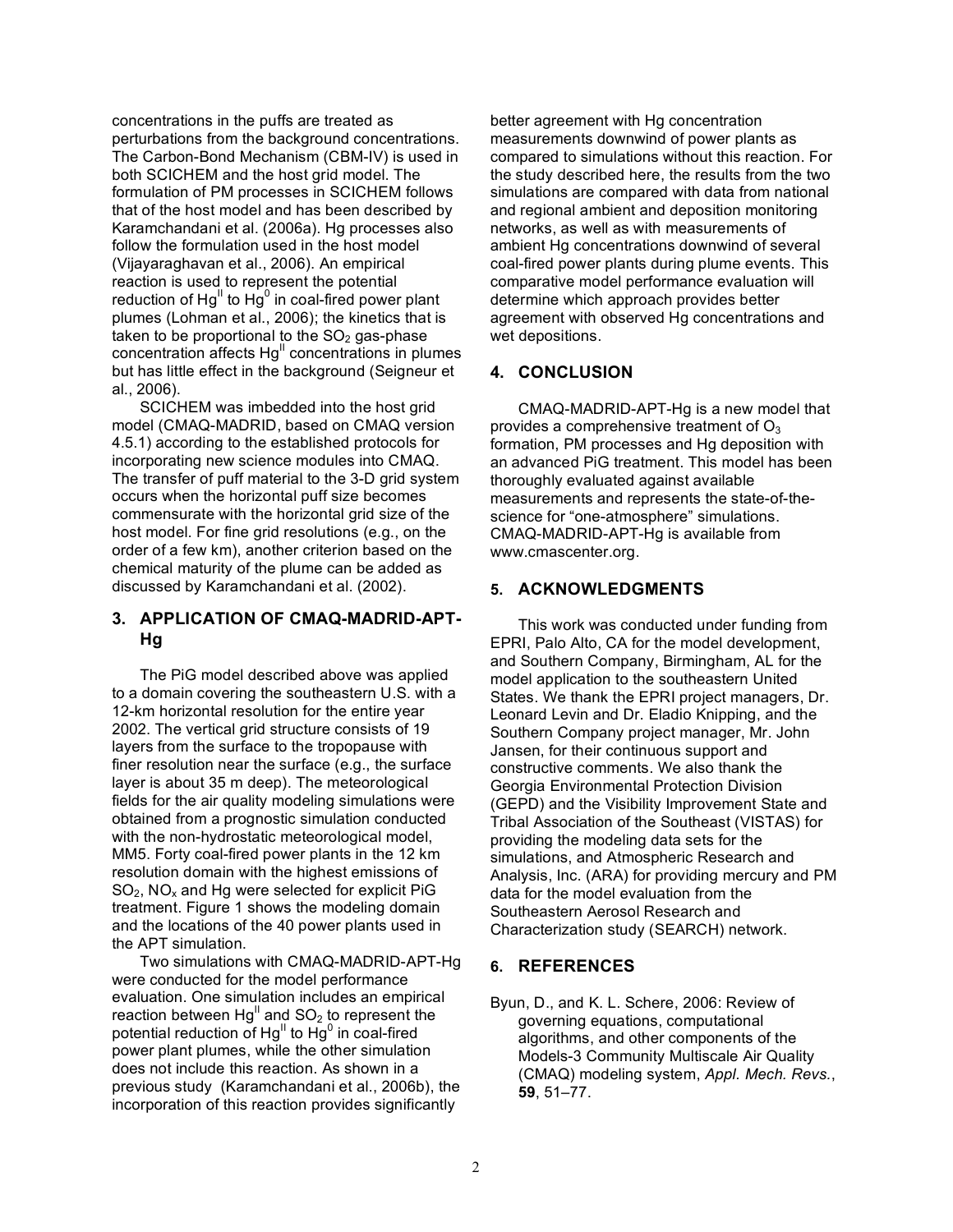Karamchandani, P., A. Koo, and C. Seigneur, 1998: A reduced gas-phase kinetic mechanism for atmospheric plume chemistry, *Environ. Sci. Technol.*, **32**, 1709–1720.

Karamchandani, P., and C. Seigneur, 1999: Simulation of sulfate and nitrate chemistry in power plant plumes, *J. Air Waste Manage. Assoc.*, **49**, PM-175-181.

Karamchandani, P., L. Santos, I. Sykes, Y. Zhang, C. Tonne, and C. Seigneur, 2000: Development and evaluation of a state-of-thescience reactive plume model, *Environ. Sci. Technol.*, **34**, 870–880.

Karamchandani, P., C. Seigneur, K. Vijayaraghavan, and S.-Y. Wu, 2002: Development and application of a state-of-thescience plume-in-grid model, *J. Geophys. Res*., **107**, 4403-4415.

Karamchandani, P., K. Vijayaraghavan, S.-Y. Chen, C. Seigneur and E. Edgerton, 2006a: Plume-in-grid modeling for particulate matter, *Atmos. Environ*.,

doi:10.1016/j.atmosenv.2006.06.033.

Karamchandani, P., K. Vijayaraghavan and C. Seigneur, 2006b: Detailed treatment of power plant plumes in the regional modeling of atmospheric mercury, *8th International Conference on Mercury as a Global Pollutant*, Madison, WI, August 6-11.

Lohman, K., C. Seigneur, E. Edgerton, and J. Jansen, 2006: Modeling mercury in power plant plumes, *Environ. Sci. Technol*., **40**, 3848-3854.

Seigneur, C., K. Vijayaraghavan, K. Lohman, P. Karamchandani and C. Scott, 2004: Global

source attribution for mercury deposition in the United States, *Environ. Sci. Technol*., **38**, 555- 569.

Seigneur, C., K. Vijayaraghavan and K. Lohman, 2006: Atmospheric mercury chemistry: sensitivity of global model simulations to chemical reactions, *J. Geophys. Res*., in press.

Sykes, R. I., S. F. Parker, D. S. Henn, and W. S. Lewellen, 1993: Numerical simulation of ANATEX tracer data using a turbulence closure model for long-range dispersion, *J. Appl. Meteor.*, **32**, 929–947.

Sykes, R. I., and D.S. Henn, 1995: Representation of velocity gradient effects in a Gaussian puff model, *J. Appl. Meteor.*, **34**, 2715–2723.

Vijayaraghavan, K., C. Seigneur, P. Karamchandani and S.-Y. Chen, 2006: Development and application of a multipollutant model for atmospheric mercury deposition, *J. Appl. Meteor. Climatol.*, in press.

Zhang, Y., B. Pun, K. Vijayaraghavan, S.-Y. Wu, C. Seigneur, S. Pandis, M. Jacobson, A. Nenes and J.H. Seinfeld, 2004: Development and application of the Model of Aerosol Dynamics, Reaction, Ionization and Dissolution, *J. Geophys. Res*., **109**, D01202, doi:10.1029/2003JD003501.